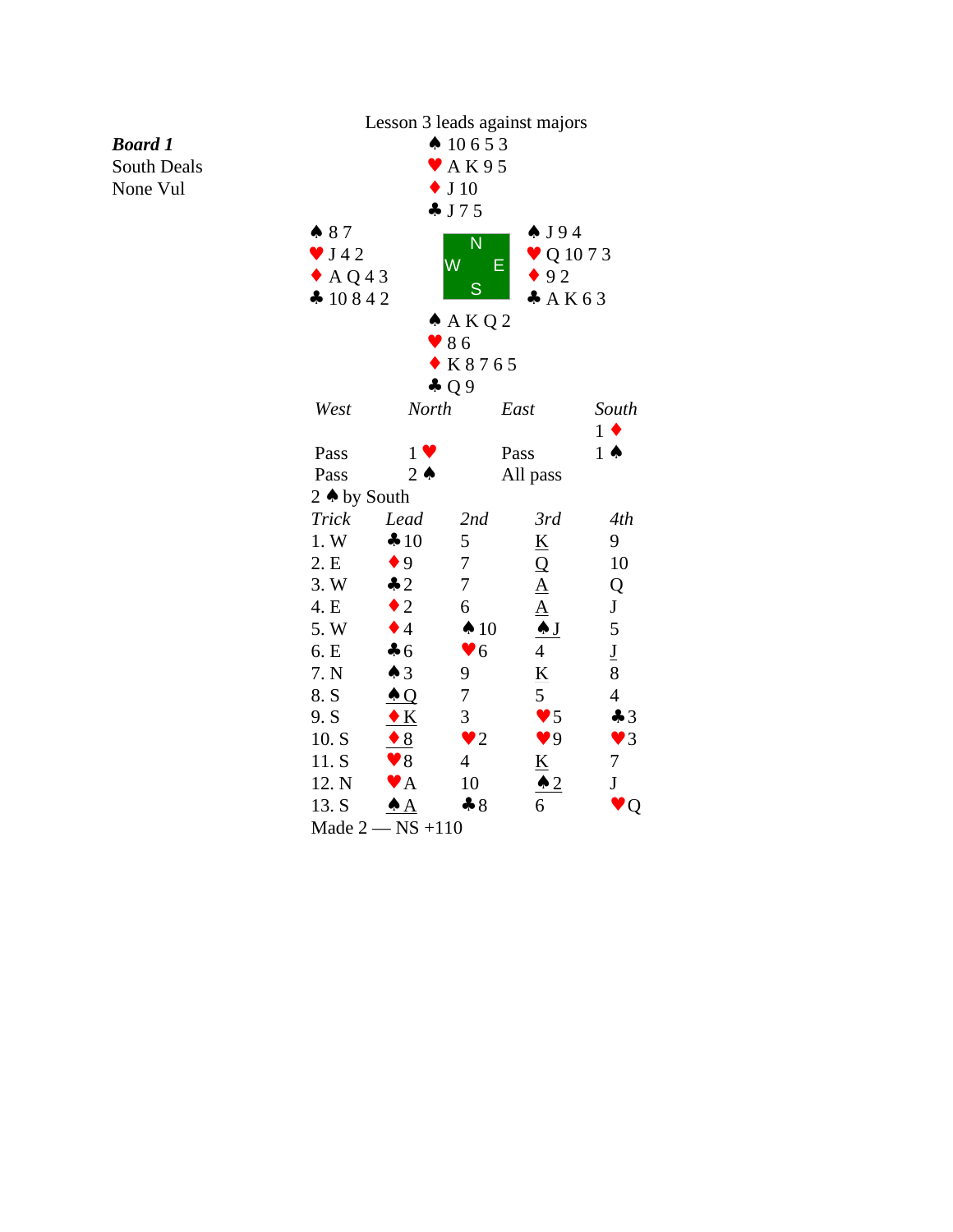

Best lead here is 2 spades showing that you have an honour. Note that partner's overcall should show 2 honours. Do you count A10 as 2 honours? Some pairs do, some don't. It is a good idea to know what your partner thinks.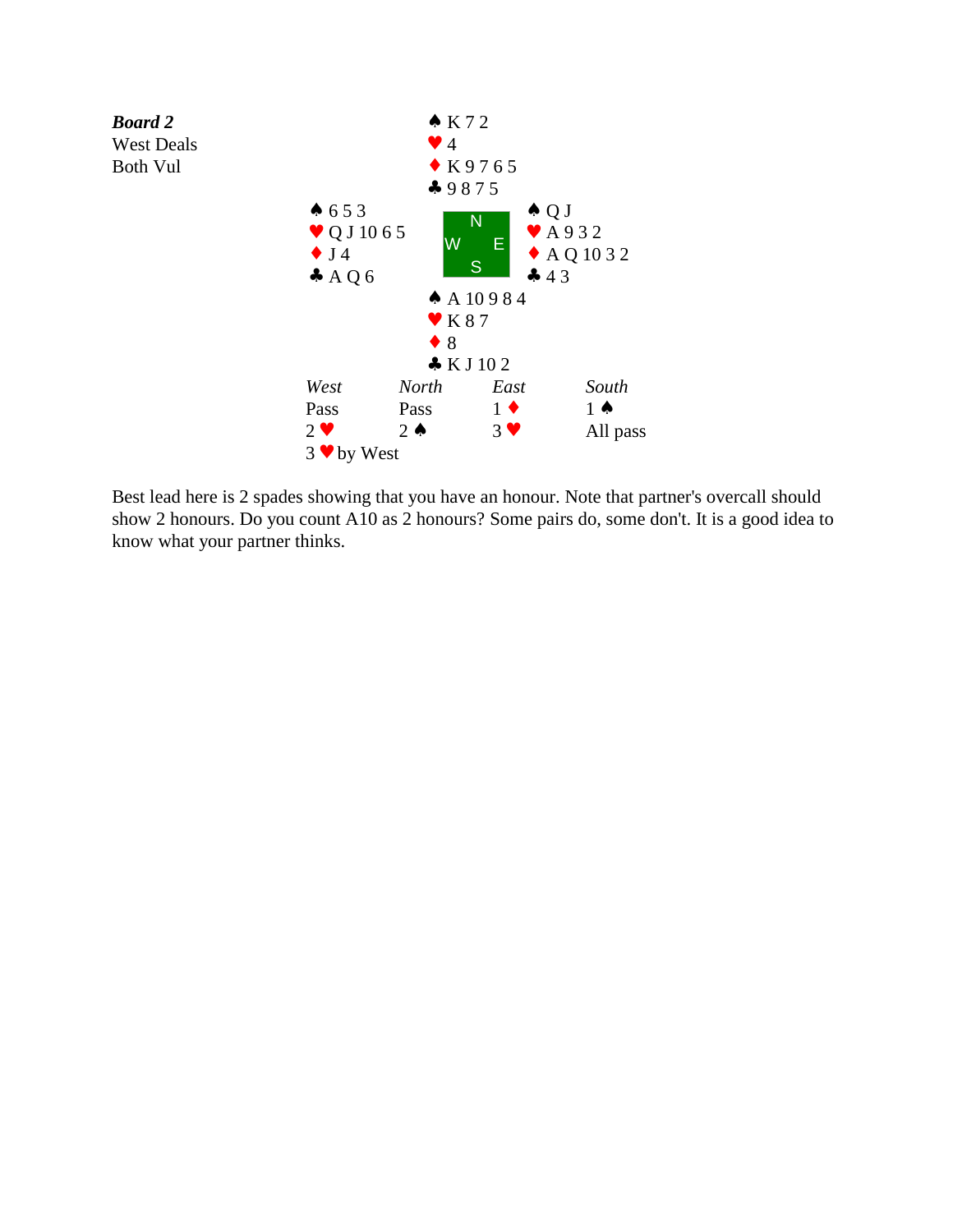## *Board 3*

East Deals

E-W Vul